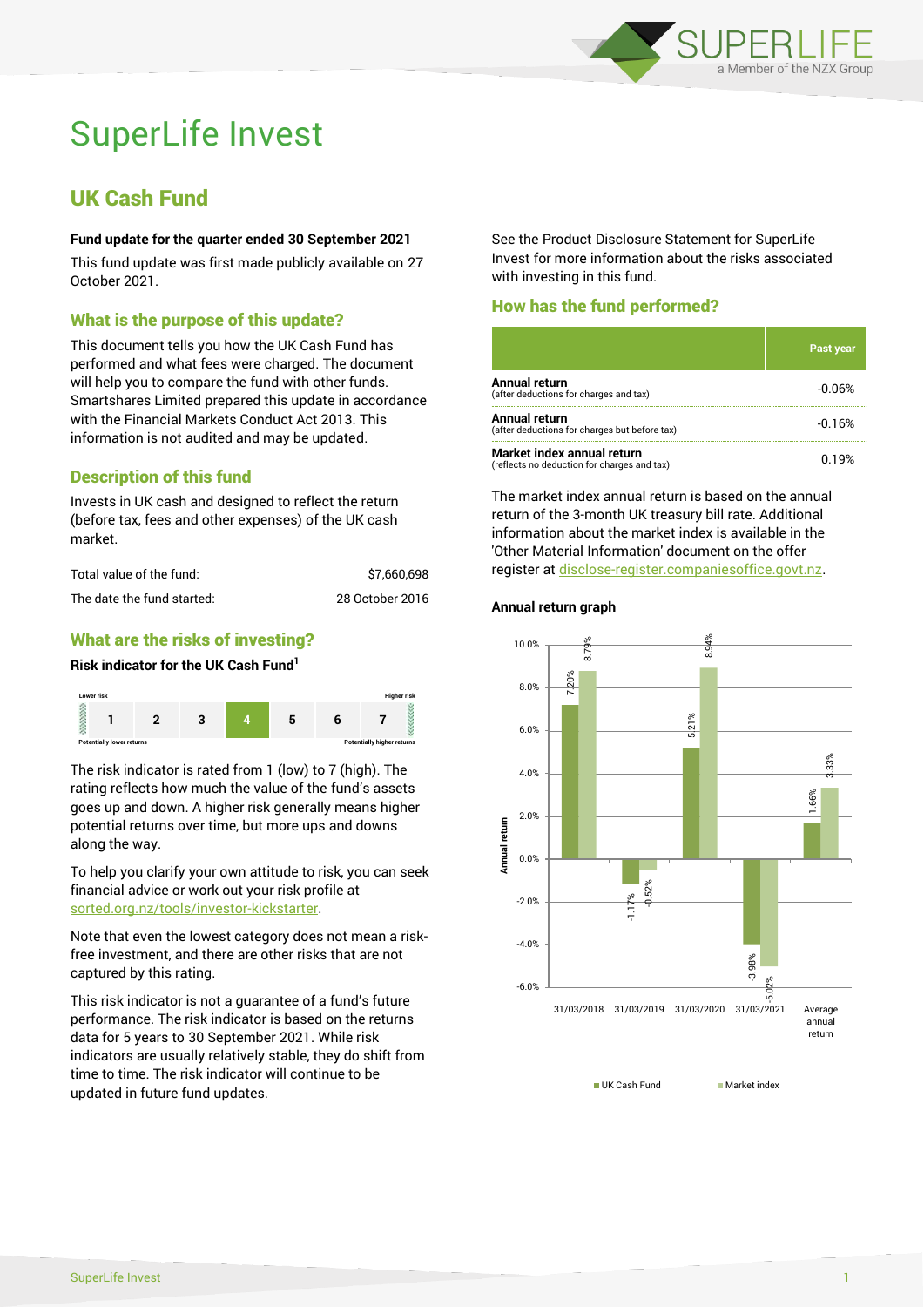

This shows the return after fund charges and tax for each year ending 31 March since the fund started. The last bar shows the average annual return since the fund started, up to 30 September 2021.

**Important:** This does not tell you how the fund will perform in the future.

Returns in this update are after tax at the highest prescribed investor rate (PIR) of tax for an individual New Zealand resident. Your tax may be lower.

# What fees are investors charged?

Investors in the UK Cash Fund are charged fund charges. In the year to 31 March 2021 these were:

|                                                       | % per annum of fund's<br>net asset value |  |
|-------------------------------------------------------|------------------------------------------|--|
| <b>Total fund charges</b>                             | 0.39%                                    |  |
| Which are made up of:                                 |                                          |  |
| <b>Total management and administration</b><br>charges | 0.39%                                    |  |
| Including:                                            |                                          |  |
| Manager's basic fee                                   | 0.38%                                    |  |
| Other management and<br>administration charges        | 0.01%                                    |  |
| Other charges                                         | Dollar amount per investor               |  |
| Administration fee                                    | з<br>\$12 per annum                      |  |

Investors may also be charged individual action fees for specific actions or decisions (for example, if an investor has a financial adviser and has agreed to pay a fee to the adviser for providing financial advice). See the Product Disclosure Statement for SuperLife Invest for more information about those fees.

The fees set out above include GST where applicable.

Small differences in fees and charges can have a big impact on your investment over the long term.

# Example of how this applies to an investor

Jess had \$10,000 in the fund at the start of the year and did not make any further contributions. At the end of the year, Jess incurred a loss after fund charges were deducted of -\$6 (that is -0.06% of her initial \$10,000). Jess paid other charges of \$12. This gives Jess a total loss after tax of -\$18 for the year.

#### What does the fund invest in?

#### **Actual investment mix**

This shows the types of assets that the fund invests in.



#### **Target investment mix**

This shows the mix of assets that the fund generally intends to invest in.

| <b>Asset Category</b>        | <b>Target asset mix</b> |
|------------------------------|-------------------------|
| Cash and cash equivalents    | 100.00%                 |
| New Zealand fixed interest   |                         |
| International fixed interest |                         |
| Australasian equities        |                         |
| International equities       |                         |
| Listed property              |                         |
| Unlisted property            |                         |
| Commodities                  |                         |
| Other                        |                         |